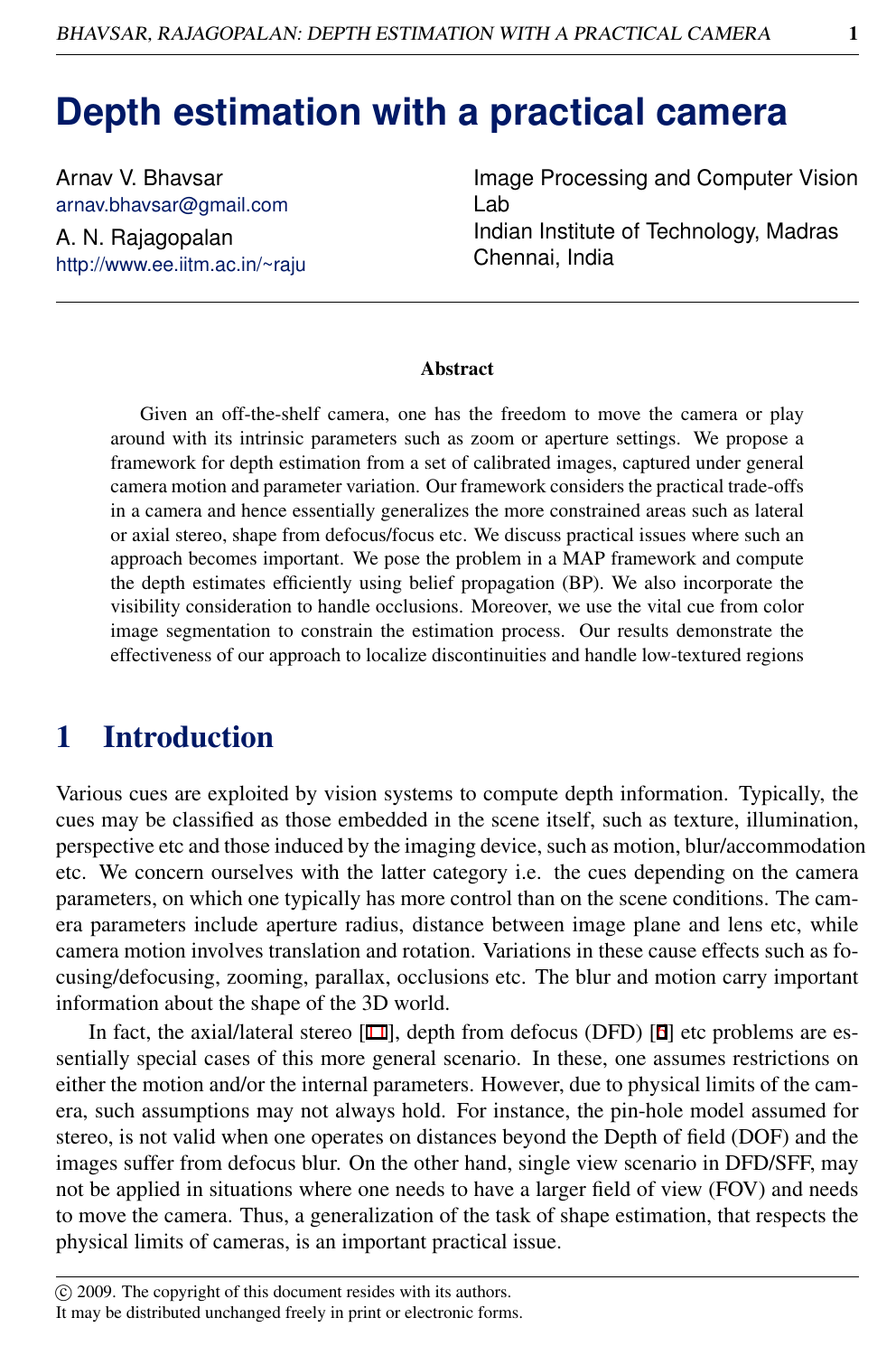#### 1.1 Relation to previous work

Few works have been reported when both blurring and motion cues are taken into account in the same framework. In  $[1]$ , the authors have proposed a technique to compute affine motion and the defocus blur simultaneously in images of planar scenes. The work has been extended to estimate defocus blur and arbitrary spatial shifts in [3]. However, in these works, only the defocus blur is exploited as a cue for shape.

Some works [12] have motivated the problem of shape estimation from a cue-combination point of view. They employ a sequential process, estimating the shape using one of the DFD/SFF and stereo techniques and improving this estimate by applying the other. Some active approaches have also been reported [2] that actively control the focus and vergence. Although these techniques utilize both motion and defocus cues, they independently use stereo, DFD/SFF techniques and require an image configuration which is tailored for these specific techniques. As we argue, such configurations may not be available due to the camera limits. Moreover, the methods do not relate motion, blur and depth and use (the less reliable) local window based DFD/SFF techniques.

Some works have considered a strong coupling between blur and motion since both are related to depth  $[4, 5, 7]$ . In  $[4]$ , the authors create a virtual stereo pair by varying both the size and the lateral position of the aperture and thus, giving rise to parallax and relative blur. However, this configuration has limited freedom and it also requires a special camera setup. The authors in [5] consider depth estimation in a binocular stereo scenario with lateral motion. Here, multiple (around 10) differently focused images are captured from each view and a window to constraint the disparity estimation is computed using the blur-disparity relationship. However this relationship is used locally and only to define windows for disparity estimation. The authors in [7] use this strong coupling in a MAP-MRF framework to compute blur map in a binocular stereo setting. They also capture more than one image from each view with different focus setting.

The novelties of this work as compared to the above mentioned works are 1) Our image acquisition process offers more freedom so as not to be constrained by a strict DFD, SFF or a stereo like setting. We consider a calibrated camera configuration with general camera motion and parameter variations. 2) We compute the MAP solution in an efficient manner using the popular fast-BP algorithm [13]. To our knowledge, this is first time that BP has been applied for depth estimation involving the effect of defocus blur. 3) We also address the important issue of visibility that has not been addressed in the above mentioned works. 4) We constrain the estimation process by using a cue from color image segmentation [14]; a cue that has been shown to be very successful in conventional stereo works [14].

Before getting into the details of our approach, we discuss some practical examples of camera parameters where a general approach for shape estimation will indeed be important; a discussion which may be important to consider domains for use of practical cameras. For the intrinsic parameters, we consider variations in the aperture and lens to image plane distance viz. the two commonly controlled parameters. Our framework also accommodates the zooming process caused by variation in the latter. However, we assume (as is common in traditional DFD) that the scene completely lies in the forward or the reverse blur cone, i.e. the point of focus is beyond the farthest point or closer than the nearest point in the scene. Also, for this work, the camera motion is restricted to only translation along all the 3 axes. However, our framework can be extended to camera rotation in a straightforward way.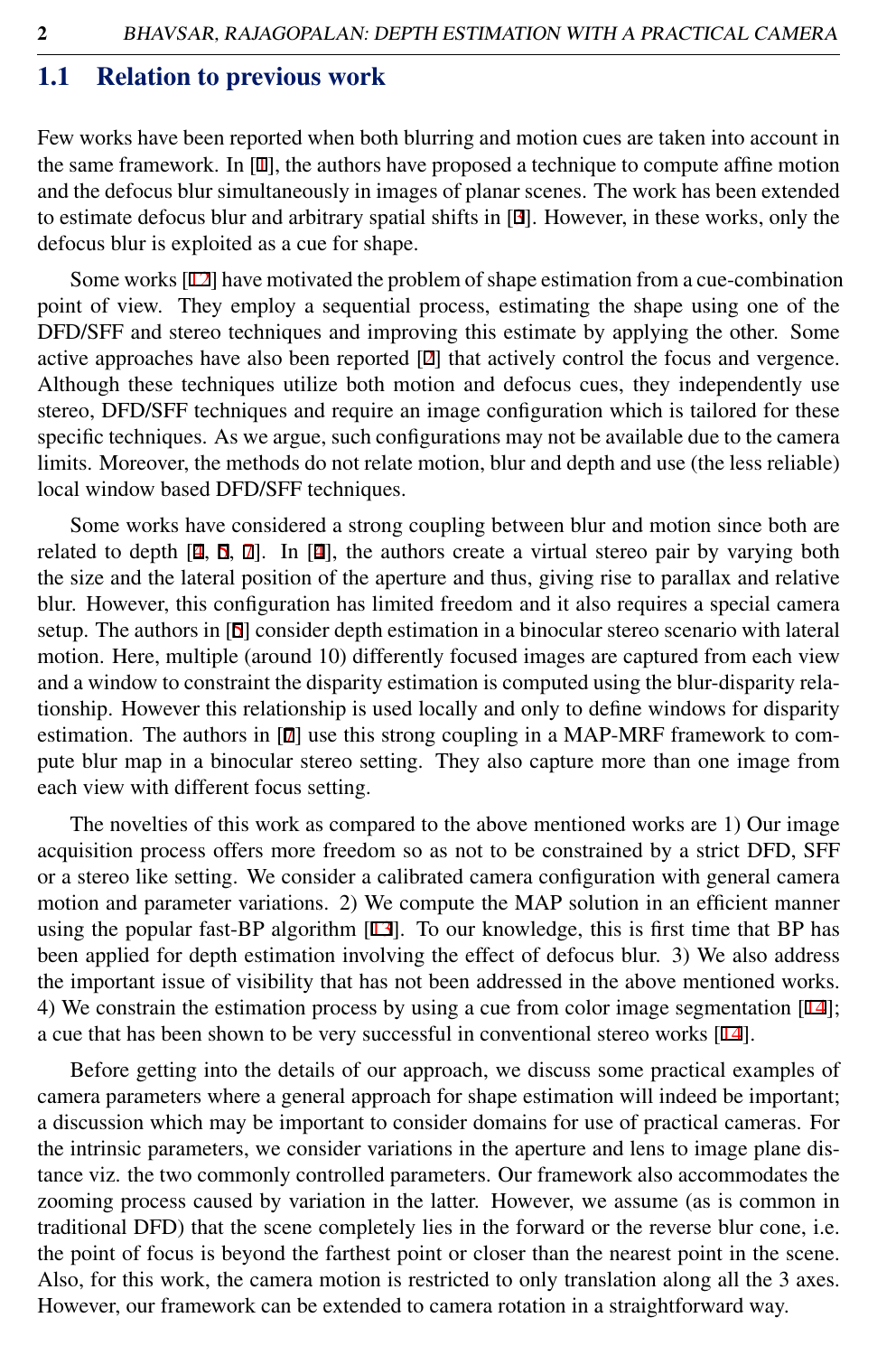# 2 Practical camera limits

Typically, for modern cameras the internal parameters that a user can control are the aperture size, the effective focal length and the lens to image plane distance. These parameters control factors such as DOF and FOV which affect the image quality, resolution and spatial content.

The DOF is defined as the range of the distances in the real world where the object appears to be focused in its image. The DOF can be expressed as [10]

$$
DOF = \frac{2uf_ncf^2(u-f)}{f^4 - f_n^2c^2(u-f)^2} \quad \text{or} \quad DOF = \frac{2f^2f_nc(m+1)}{f^2m^2 - f_n^2c^2}
$$
 (1)

Here,  $f_n$  is the f-number of the lens (inversely proportional to the aperture radius  $r$ ),  $f$  denotes the focal length, *u* stands for the working distance, *m* expresses the magnification and *c* denotes the acceptable circle of confusion which typically is fixed for a sensor size and an image format. It can be shown that the DOF is inversely related to *r*, *u* and *f* . The angle of view, that also depends on  $f$ ,  $u$  and the sensor dimension  $d$  is given by

$$
\alpha = 2 \arctan \frac{d(u - f)}{2uf} \tag{2}
$$

Note that  $\alpha$  is also inversely related to f. The FOV is directly related to  $\alpha$  and r.

By closely scrutinizing the above equations, we can deduce the following:

- Moving the camera closer to the objects to acquire enough resolution will reduce the FOV. Also, the objects at close distances can lie beyond nearer limit of DOF and resulting in a defocused image.
- Another way to acquire sufficient resolution is to increase the magnification. However, this means increasing  $f$ , which will also cause reduction in the FOV. Also, this will decrease the nearer DOF limit, increasing the chance of inducing defocus blur.
- To increase FOV, one can either increase r or reduce f. The latter will reduce magnification and hence the resolution. Increasing *r* but will decrease the DOF resulting in increased defocus blur.

Thus, there are trade-offs between acquiring sufficient detail, content and image quality. In Table [1](#page-2-0) we provide some data for an Olympus digital camera in this respect. [8, 9].

| $u = 50cm$                  |               | $u = 20cm$    |            |
|-----------------------------|---------------|---------------|------------|
| $f_n$                       | $DOF$ (cm)    | $f_n$         | $DOF$ (cm) |
| $\mathcal{D}_{\mathcal{L}}$ | 48.6-51.5     | $\mathcal{D}$ | 19.1-21    |
| 4                           | $47.2 - 53.1$ | 4             | 18.2-22.1  |
| 5.6                         | 46.2-54.5     | 5.6           | 17.6-23.1  |
| 8                           | 44.7-56.7     | 8             | 16.8-22.8  |

<span id="page-2-0"></span>Table 1: DOF variation with  $f_n$ , *u* for Olympus C-5050 (for  $f = 14.2$ *mm*)

Note that at  $u = 20cm$ , the object closer than 16*cm* or farther than 22*cm*, will result in a defocused image. Moreover, in the super-macro mode of the camera (typically used between *u* = 3*cm* to 20*cm*), the DOF is even smaller with the FOV being about 5*cm* of the real world.

The above discussion point towards the fact that in some very practical situations, one must compromise the image quality if one wishes the desirable resolution, no matter how much one plays around with the camera parameters.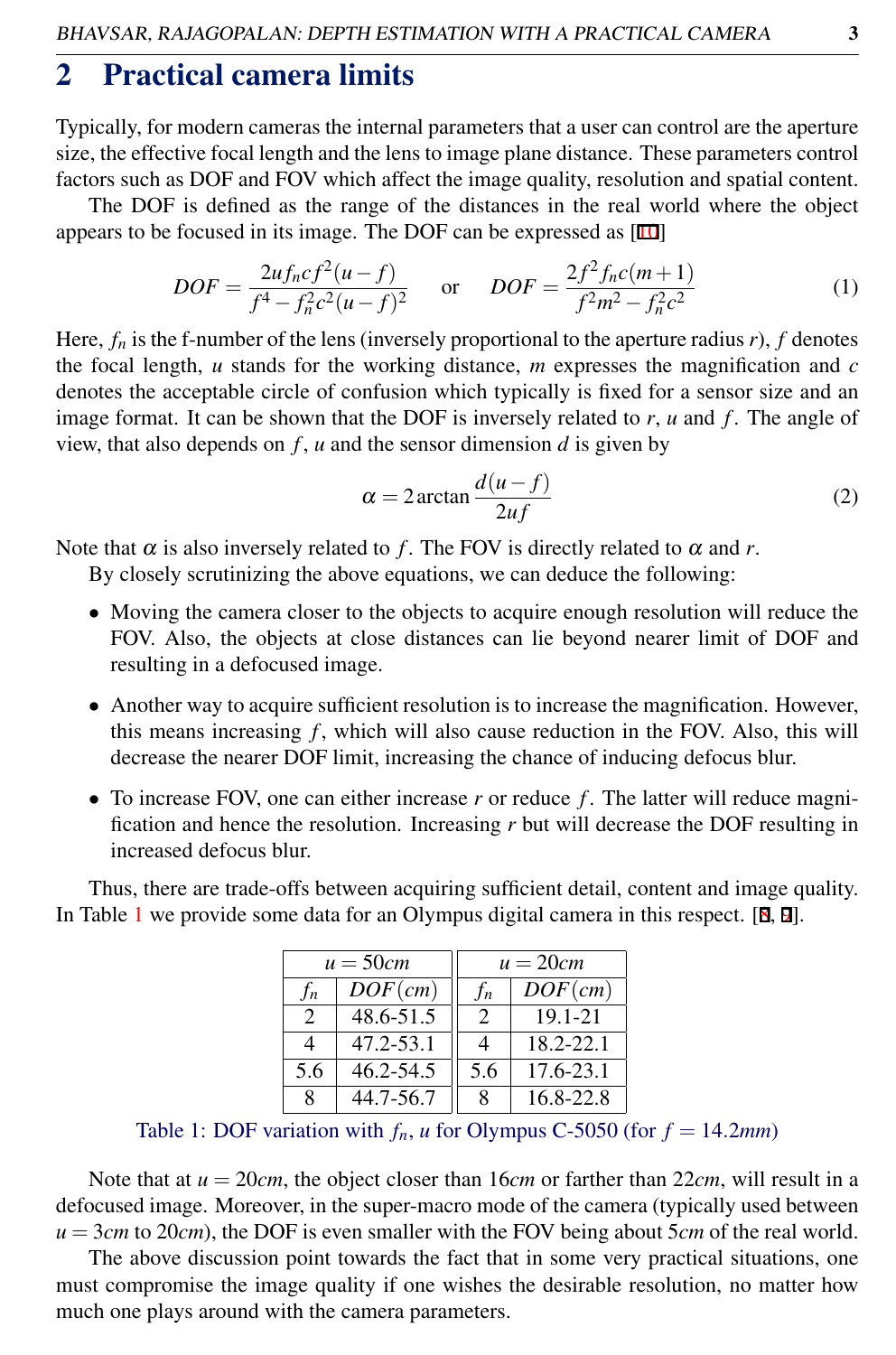# 3 Image generation: Coupling motion, blur and depth

We now discuss how we relate motion, blur and depth. We follow the convention of the *z*-axis being parallel to the optical axis direction, and the *x*- and *y*-axis being parallel to the image plane axes. The observed images *gi*s are modeled to be warped and blurred manifestations of an ideally non-blurred image *f* as

<span id="page-3-2"></span>
$$
g_i(n_1, n_2) = \sum_{l_1, l_2} h_i(n_1, n_2, \sigma_i, \theta_{1i}(l_1), \theta_{2i}(l_2)) \cdot f(\theta_{1i}(l_1), \theta_{2i}(l_2)) + \eta_i(n_1, n_2)
$$
(3)

In the above equation, the geometric transformation of pixels is denoted by  $\theta_{1i}(l_1)$  and  $\theta_{2i}(l_2)$  while  $h_i(n_1,n_2,\sigma_i,\theta_{1i}(l_1),\theta_{2i}(l_2))$  signifies the kernel that blurs a pixel in the *i*<sup>th</sup> image  $f(\theta_{1i}(l_1), \theta_{2i}(l_2))$ .

In the following discussion we refer to Fig. [1](#page-3-0) which shows perspective projection and blurring for 2 lenses. Let us denote the coordinates of a 3D point in space as (*X*,*Y*,*Z*), with



<span id="page-3-0"></span>Figure 1: Camera parameters

respect to the reference camera position. Denoting the camera translation by  $t_{xi}$ ,  $t_{yi}$  and  $t_{zi}$ along the *x*-, *y*- and *z*-axes respectively, the projection of this ray in the reference view and *i*<sup>th</sup> view can be expressed as

$$
l_1 = \frac{v_1 X}{Z}
$$
  $l_2 = \frac{v_1 Y}{Z}$  and  $\theta_{1i}(l_1) = \frac{v_i (X + t_{xi})}{z + t_{zi}}$   $\theta_{2i}(l_2) = \frac{v_i (Y + t_{yi})}{z + t_{zi}}$  (4)

where  $v_1$  and  $v_i$  are the lens to image plane distances in the reference and the *i*<sup>th</sup> view, respectively. Eliminating *X* and *Y* and denoting the ratio  $v_i/v_1$  as  $v_r$ , we can relate pixel coordinates in two views in terms of the camera parameters and depth *Z* as

$$
\theta_{1i}(l_1) = \frac{v_r l_1 Z + v_i t_{xi}}{Z + t_{zi}} \text{ and } \theta_{1i}(l_2) = \frac{v_r l_2 Z + v_i t_{yi}}{Z + t_{zi}}
$$
(5)

Having described the pixel motion, we now focus our attention on blurring. The Gaussian function is a popular model to the blur kernel owing to the effect of the central limit theorem on various optical aberrations [6]. This Gaussian blur kernel can be expressed as

<span id="page-3-1"></span>
$$
h_i(n_1, n_2, \sigma_i, \theta_{1i}(l_1), \theta_{2i}(l_2)) = \frac{1}{2\pi\sigma_i^2} \exp\left(-\frac{(n_1 - \theta_{1i}(l_1))^2 + (n_2 - \theta_{2i}(l_2))^2}{2\sigma_i^2}\right) \tag{6}
$$

The blur parameter  $\sigma$  in the above equation is related to the absolute depth *Z* from the lens. As the camera translates along the optical axis by  $t_{zi}$  for the  $i^{\text{th}}$  image, the depth of the point is now  $Z \pm t_{zi}$ . The blur parameter  $\sigma_i$ , in the *i*<sup>th</sup> camera position is related to this depth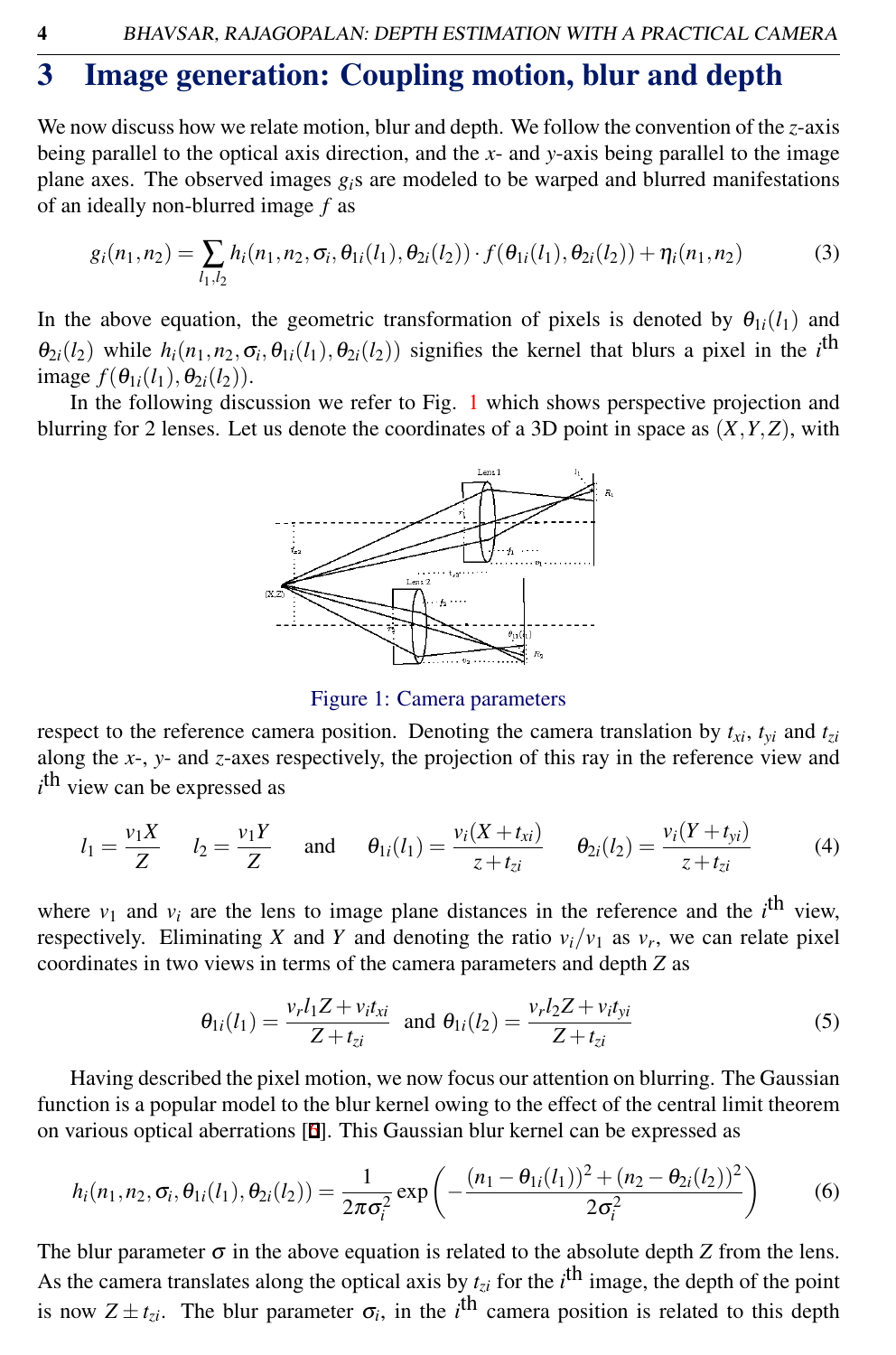through the aperture  $r_i$ , lens to image plane distance  $v_i$ , working distance  $u_i$  and focal length *f* as

<span id="page-4-0"></span>
$$
\sigma_i = \rho r_i v_i \left( \frac{1}{f} - \frac{1}{v_i} - \frac{1}{Z \pm t_{zi}} \right) \tag{7}
$$

Note that in equation [\(6\)](#page-3-1) the blur kernel is centered on the warped pixel  $(\theta_{1i}(l_1), \theta_{2i}(l_2))$ . Thus, according to the above model and Fig. [1](#page-3-0) the blur kernel is formed around the point where the central ray projects on to the image plane. Hence, the position of the blur kernel is also warped in the *i*<sup>th</sup> image.

From a physical point of view, aperture variation will cause variation in the blur parameter. The change in the lens to image plane distance causes blur variation as well as global scaling, whereas camera translation is responsible for depth-dependent pixel motion as well as blur variation for  $t<sub>z</sub>$  translation. Thus, pixel warping, blur warping and blur magnitude all are related to the depth. Hence, in equation [\(3\)](#page-3-2), the parameters  $\sigma_i$ ,  $\theta_{1i}(l_1)$  and  $\theta_{2i}(l_2)$  are strongly coupled through a common unknown *Z*, which we wish to estimate.

## 4 Energy minimization using belief propagation

We now move on to describe our estimation approach. We formulate the depth estimation problem in a MAP framework which we solve using the fast-BP algorithm [13]. The maxproduct BP computes the MAP estimates over a graph [13]. For images, the graph is usually a grid-graph, with graph nodes as pixel locations. (For the following discussion on BP, we denote pixel locations as *p*, *q* and *s*, for conciseness). The max-product rule works by passing messages  $m_{pq}^t(f_q)$  at time *t* to a node *q* from its neightbouring node *p* of the graph as follows

$$
m_{pq}^t(f_q) = \min_{f_p} \left( V(f_p, f_q) + D_p(f_p) + \sum_{s \in N(p)|q} m_{sp}^{t-1}(f_p) \right)
$$
(8)

where  $D_p(f_p)$  is the data cost at node *p* for accepting a label  $f_p$ ,  $V(f_p, f_q)$  is the prior cost between the neighbouring nodes *p* and *q* and  $s \in N(p)|q$  denotes the set of nodes in neighbourhood of *p*, not including *q*. The message vector  $m_{pq}^t$  is a *L*−dimensional vector, where L is the number of labels that each node can take. This message passing is iterated for each node until convergence. At convergence, the beliefs are computed as

$$
b_q(f_q) = D_q(f_q) + \sum_{p \in N(q)} m_{pq}(f_q)
$$
\n(9)

The belief  $b_q(f_q)$  at each node *q* is a *L*−dimensional vector. The MAP solution for the label at *q* is that  $f_a$ , which maximizes  $b_a(f_a)$ .

In recent years, belief propagation has been demonstrated to be one of the better performing algorithms in stereo vision domain [14, 17, 18]. As mentioned earlier, our work can be looked at as generalization to the multi-view stereo problem that also handles the defocus blur caused by the physical limits of a camera. Hence, in our case, the data cost that must be computed at each node in the BP algorithm is considerably different than that used in the traditional stereo depth estimation. Our cost computation also takes into account the defocus blur at each node along with its depth-dependent motion (as explained in the next subsection). Moreover, the pixel-motion can also be due to the zoom variation in the camera, which is also not considered in traditional BP based stereo approaches.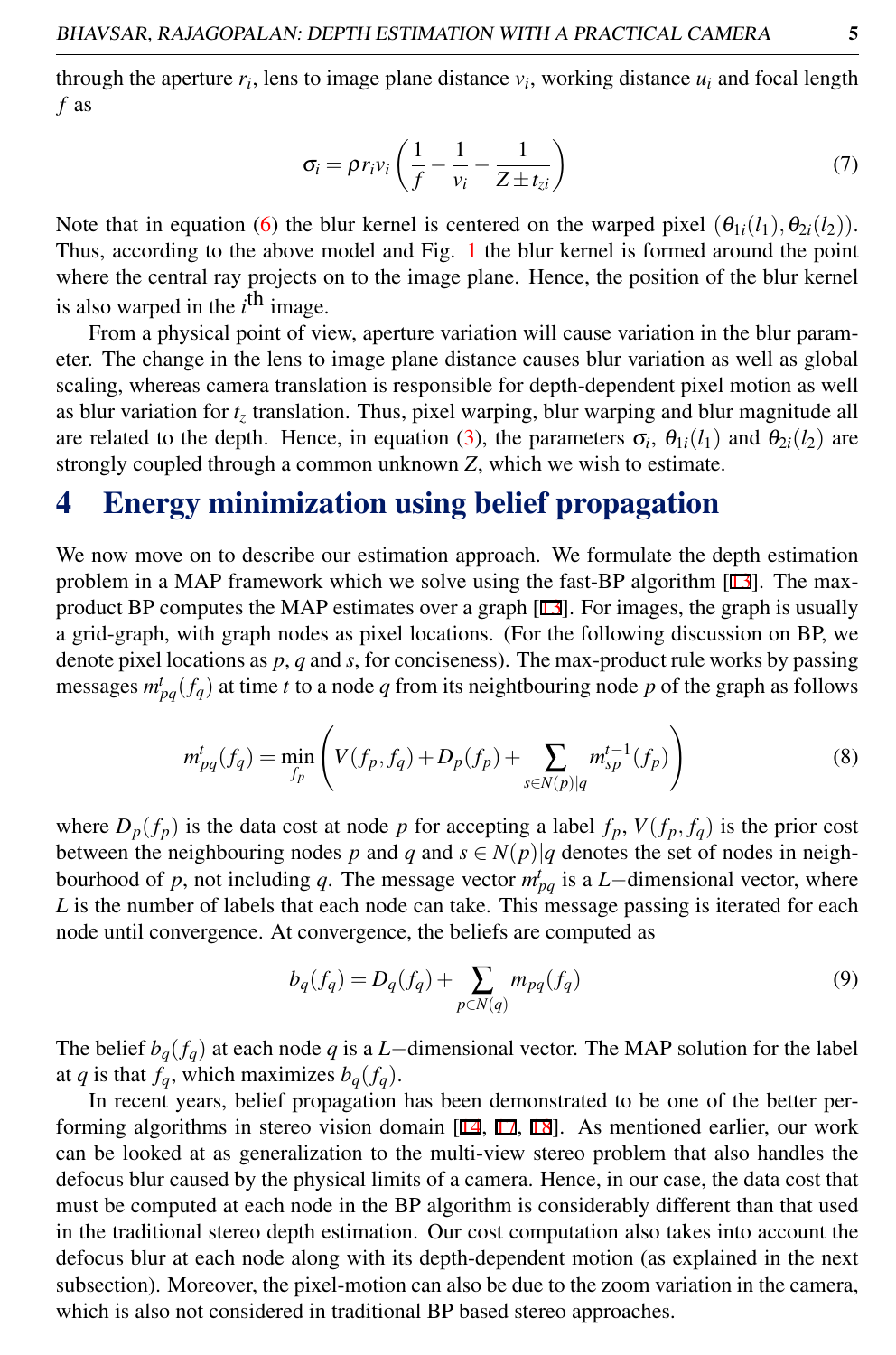In our framework, the data cost is formulated from the image generation process described in the previous section. The prior cost is chosen to be a smoothness penalty that constrains neighbouring nodes to accept similar labels. Moreover, we modulate the data cost with a visibility term which is updated at each iteration. Furthermore, to improve the depth estimate, we use a cue from color-image segmentation and plane-fitting, inspired from recent works in the stereo vision [14, 17].

### 4.1 Data cost, prior cost and visibility consideration

To define the data cost we relate the image in the *i th* view with that in the reference view. The reference image is modeled as the shifted and blurred version of the *i*<sup>th</sup> image. Thus, the relationship between the reference image and the *i*<sup>th</sup> image is given as

<span id="page-5-1"></span>
$$
g_1(n_1, n_2) = h_{ri}(\sigma_i, n_1, n_2) * g_i(n_1, n_2)
$$
\n(10)

where

<span id="page-5-0"></span>
$$
h_{ri}(\sigma_i, n_1, n_2) * g_i(n_1, n_2) = \sum_{l_1, l_2} h_i(\sigma_i, n_1 - \theta_{1i}(l_1), n_2 - \theta_{2i}(l_2)) \cdot g_i(\theta_{1i}(l_1), \theta_{2i}(l_2)) + \eta_i(n_1, n_2)
$$
(11)

Here,  $h_{ri}$  signifies the relative blur kernel which corresponds to blur parameter  $\sqrt{\sigma_1^2 - \sigma_i^2}$ . The symbol ∗ denotes convolution. This blur parameter can be related to *Z* simply by subsi-tuting the equation [\(7\)](#page-4-0) for  $\sigma_1$  and  $\sigma_i$ . The data cost is then defined as

<span id="page-5-2"></span>
$$
D(n_1, n_2) = |g_1(n_1, n_2) - h_{ri}(\sigma_i, n_1, n_2) * g_i(n_1, n_2)|
$$
\n(12)

At this point, we note that equation  $(11)$  is a convolution of a shifted blur kernel and a shifted reference image. However, equation [\(3\)](#page-3-2) does not involve a convolution since it models the image generation under space-variant blur. Hence, equation [\(10\)](#page-5-1) is an approximation to the actual image generation model. We follow this approximation to make our data cost amenable to the BP algorithm. The data cost in the BP algorithm, for a particular label at a node, is defined as *the cost incurred by that node for accepting a particular label*. For applications such as de-noising or stereo disparity estimation, the data cost at a particular node involves only the label at that node and hence can be easily computed. However, for applications involving space-variant blur, the data cost at a node also involves labels in the neighbouring nodes. Since BP does not entertain a notion of current label estimates, such a data cost which depends on neighbouring node labels cannot be defined. Defining the data cost at a node as in equation  $(12)$ , through a convolution approximation, makes it dependent only on the label at that node. The convolution  $h_{ri}(\sigma_i, n_1, n_2) * g_i(n_1, n_2)$  computes an estimate  $\hat{g}_1(n_1, n_2)$  of the intensity value for a particular node  $(n_1, n_2)$ . Since this estimate is computed for a single node  $(n_1, n_2)$ , it can be compared with the observation at that node  $g_1(n_1, n_2)$ . We can hence define the data cost at a single node thus allowing the cost to be minimized in an efficient BP framework.

The prior cost enforces a smooth solution that constrains the neighbouring nodes to have similar labels. At a more fundamental level, a smoothness constraint on depth actually manifests from modeling the depth as a Markov random field having a joint Gibbs distribution. However, an elaborate discussion on MRFs and Gibbs distribution is out of the scope of this paper. We define the smoothness prior as a truncated absolute function which is stated as

$$
V_p(n_1, n_2, m_1, m_2) = \min(|Z(n_1, n_2) - Z(m_1, m_2)|, T)
$$
\n(13)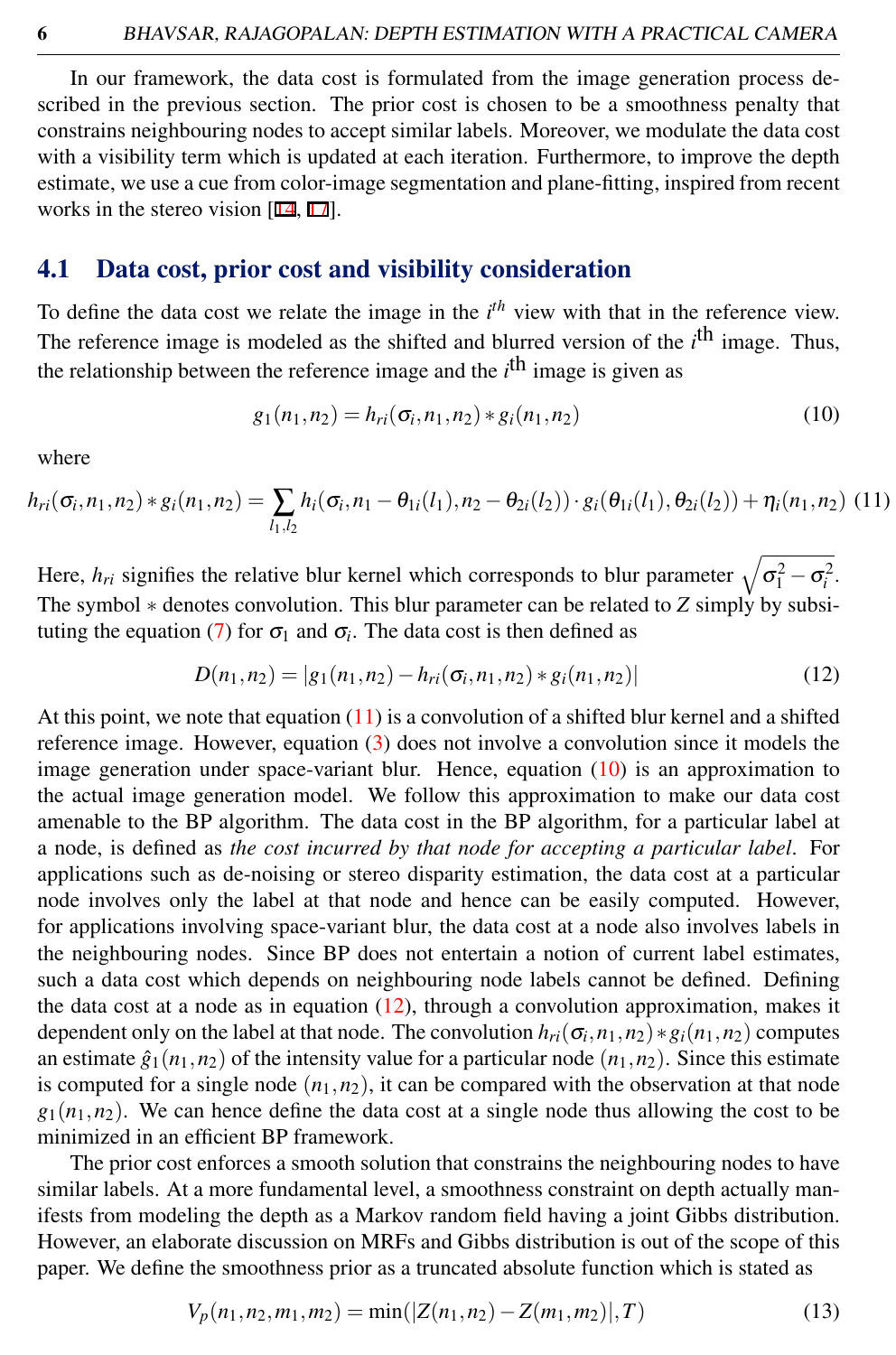where,  $(n_1, n_2)$  and  $(m_1, m_2)$  are neighbouring nodes in a 4-connected neighbourhood. The truncation is carried out to avoid over-smoothing and allow discontinuities in the solution.

We incorporate the notion of visibility in the above data term. We introduce a binary visibility function *V*. For a particular site  $(n_1, n_2)$  on the reference grid,  $V_i(n_1, n_2)$  is 1 if the pixel at that site is visible in the *i*<sup>th</sup> image and 0 if the pixel is occluded. The visibility function  $V_i$  modulates the datacost as

$$
D(n_1, n_2) = V_i(n_1, n_2) \cdot |g_1(n_1, n_2) - h_{ri}(\sigma_i, n_1, n_2) * g_i(n_1, n_2)|
$$
\n(14)

In the beginning, all pixels are considered visible. After the first iteration, the visibility is computed by warping the current estimate of the depth in the *i*<sup>th</sup> view. As observed in [15, 16] for the stereo problem, computing visibility in each iteration independently may not yield a convergent solution  $[16]$ . Hence, we use the geo-consistency definition  $[15]$  to update visibility temporally as

$$
V_i(n_1, n_2, t) = V_i^{\text{new}}(n_1, n_2, t) \cdot V_i(n_1, n_2, t - 1)
$$
\n(15)

where  $V_i^{\text{new}}(n_1, n_2, t)$  is the visibility computed with the current disparity estimate and *t* denotes the iteration number.

new

#### 4.2 Segmentation cue

Because we use the convolution approximation in defining our data cost, the estimation process does not exactly follow the generation model of equation [\(3\)](#page-3-2). This effect along with the presence of occlusions and other noise-induced outliers can make the depth estimation process error prone. Recently, the cue from image segmentation has shown great success in improving stereo disparity estimation [14]. Inspired by [14], we also incorporate the segmentation cue in our estimation process.

Prior to starting the estimation, we color-segment the reference image using the meanshift algorithm. We also compute a reliability map to classify the pixels as reliable or not. To form this reliability map, we compute the top two labels which provide the least two data costs. Calling these costs as  $C_1$  and  $C_2$ , we compute a confidence measure

$$
C = \frac{|C_1 - C_2|}{C_2} \tag{16}
$$

This measure is similar to that defined in  $[14]$ . However, we note that in  $[14]$  the costs  $C_1$ and  $C_2$  are computed using a correlation volume. However, to also account for the blurring effect while computing the confidence, we use the data cost itself. If the confidence measure is above a particular threshold  $c_f$  then we define that pixel to be a reliable pixel. After this initial processing, we move on to the actual estimation process.

The first BP iteration is run without using the segmentation cue. We then compute a (partially) plane-fitted depth map that uses the current estimate, the segmented image and the reliability map. The plane computation for each segment is carried out via the robust RANSAC approach, using only reliable pixels in that segment. The plane-fitted depth map is computed as follows. If the fraction of reliable pixels  $r_f$  in a segment is above a threshold, then the reliable pixels are assigned their own depth values and only the unreliable pixels are assigned the plane-fitted depth values. If this is not so, then all the pixels in the segment are assigned the plane-fitted depth values. If the segment itself is very small  $(\langle s_f \rangle)$  pixels), then all pixels are assigned the median of the current depth labels for that segment.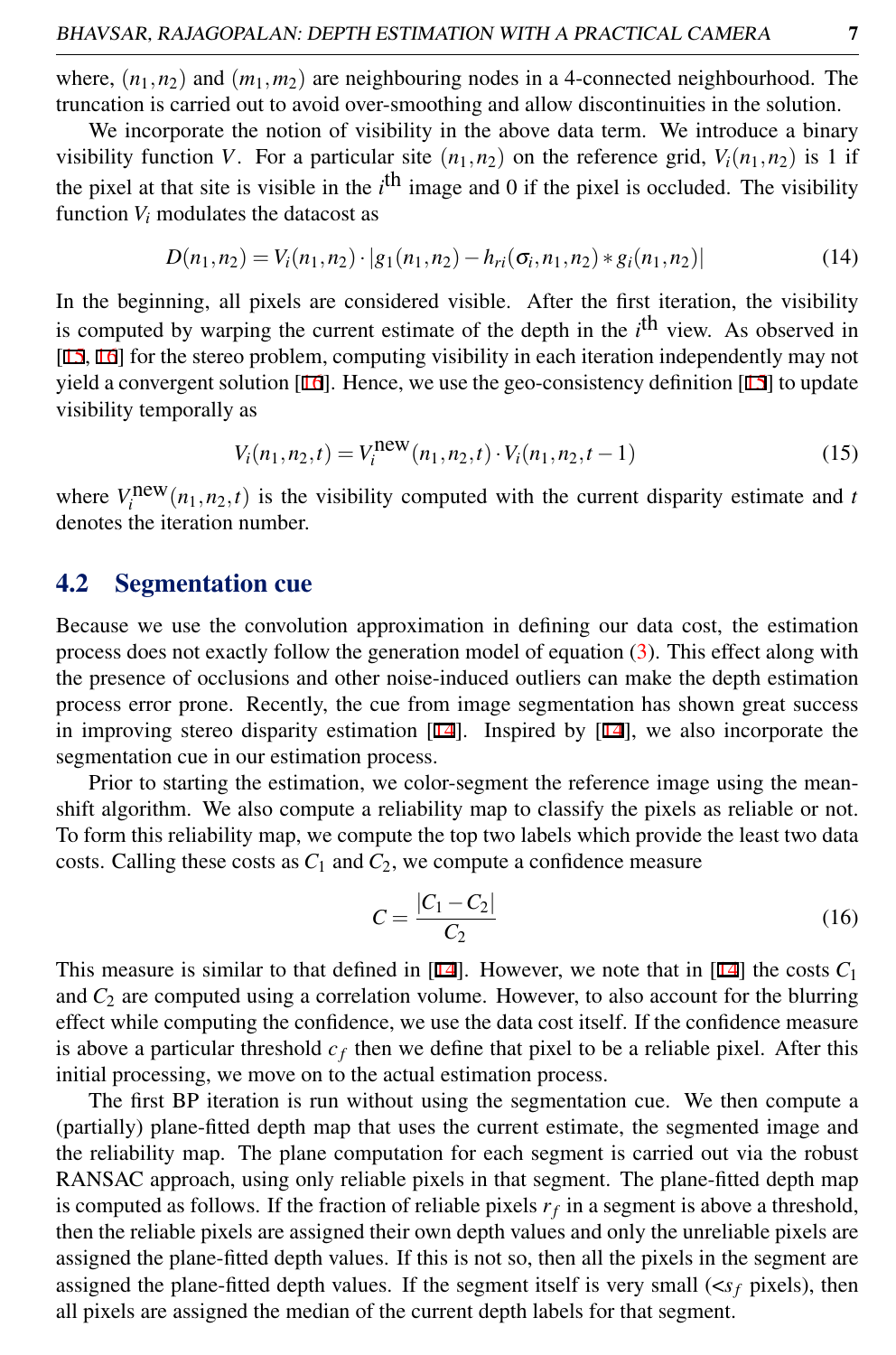Once the plane-fitted depth map is computed as explained above, we feed it back to the iteration process to regularize the data term. Thus, the new data term is as follows

$$
D(n_1, n_2) = V(n_1, n_2) \cdot |g_1(n_1, n_2) - h_{ri}(\sigma_i, n_1, n_2) * g_i(n_1, n_2)| + w \cdot |Z(n_1, n_2) - Z_p(n_1, n_2)| \tag{17}
$$

where  $Z_p$  denotes the plane-fitted depth map and the regularization weight *w* is binary and is 0 if the pixel is reliable pixel and 1 if it is unreliable. The second term in the above equation regularizes the unreliable depth estimate such that these estimates do not deviate from the plane-fitted depth map. We use this data term in subsequent iterations after the first one.

### 5 Results

We classify our experiments into synthetic, semi-synthetic and real. The synthetic and the semi-synthetic experiments were carried out on Middlebury stereo database [11]. For the synthetic experiments, we created the warped and blurred observations from a focused image and depth map. For the semi-synthetic case, we used the independent focused stereo observations and blurred them synthetically using the depth map, while maintaining the blur, motion and depth relationships. In both these cases we blur each image in a space-variant way using  $(3)$ , while during estimation we use the data cost of  $(12)$ . In real experiments, we used the Olympus C-5050 camera. In all experiments *T* in the prior cost is chosen as half of the maximum depth label. The values of  $c_f$ ,  $s_f$  and  $r_f$  for segmentation, are chosen as 0.2, 300 and 0.7, respectively. We use depth labels in steps of 0.5.



<span id="page-7-0"></span>

We start with a synthetic experiment with  $t<sub>x</sub>$  translation and aperture variation. The parameters were chosen such that the maximum disparity was 20 pixels and the relative blur parameter ranged from 0.8 to 2.2. Fig. [2\(](#page-7-0)a) shows the reference image. Figs. [2\(](#page-7-0)b) and (c), respectively, show the ground truth and the estimated depth map. Note that the edges are well localized and the gradual disparity variation is also captured.

We next show another synthetic experiment that involves the effects of zooming (change in *v*), variation in aperture, and  $t<sub>x</sub>$  translation. We show two images in Figs. [3\(](#page-8-0)a) and (b) to highlight the zooming and the translation effect. The scale between the images is 0.9 and the translation and the blurring is similar to that in the above example. The ground truth and the estimated depth are shown in Figs. [3\(](#page-8-0)c) and (d), respectively. Again, note that the estimated depth map both in terms of localization and depth variations is very close to the ground-truth. This demonstrates that our approach can handle zooming effects induced while varying the defocus. This example also shows the ability of our algorithm to work with low-textured scenes (an ability uncommon to algorithms that compute depth from defocus blur).

We now show a semi-synthetic result in [4.](#page-8-1) This involves variation in aperture and  $t<sub>x</sub>$ translation, wherein the focussed images themselves involve the translation. The pair that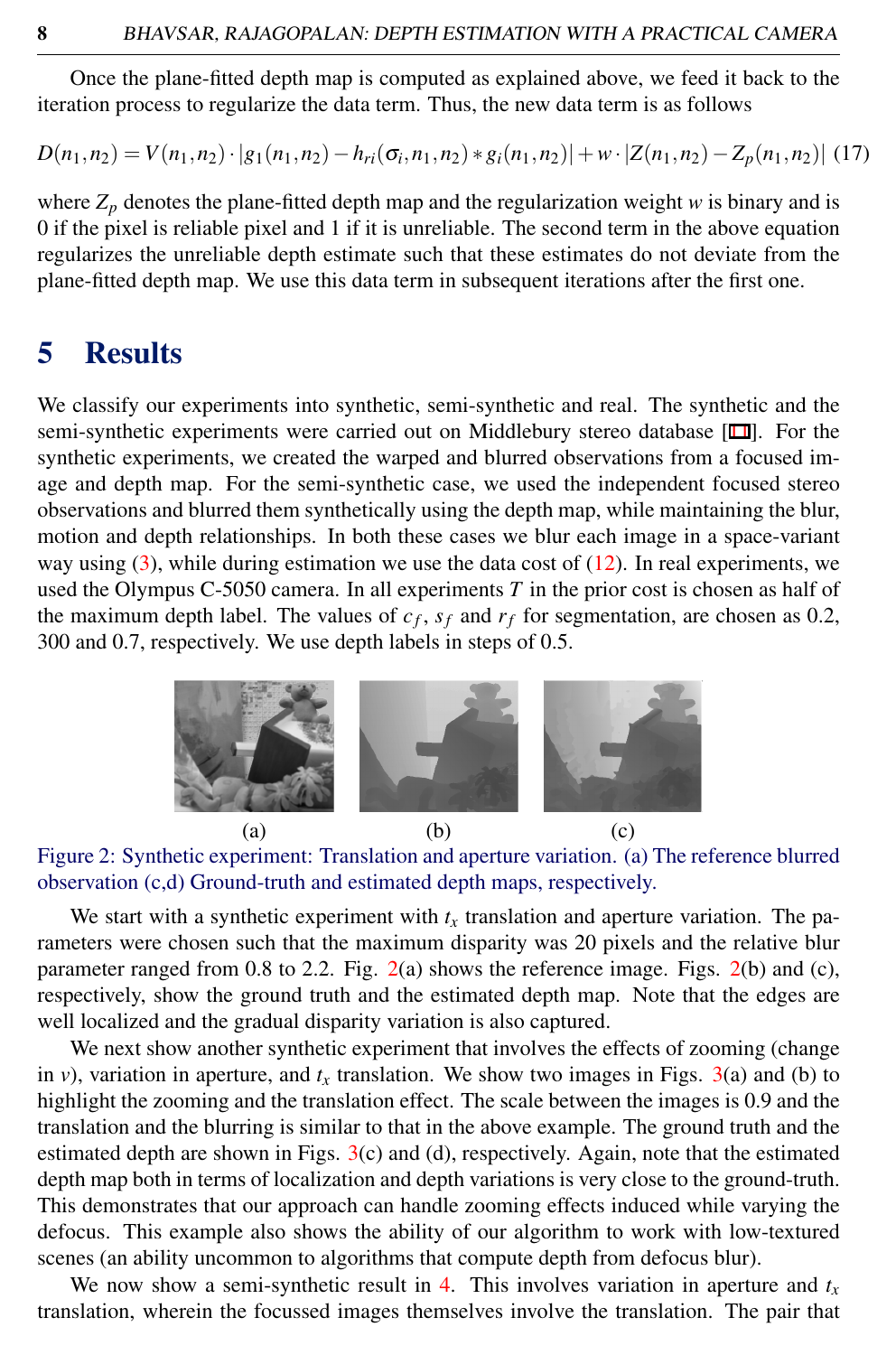

<span id="page-8-0"></span>Figure 3: Synthetic experiment: (a,b) Observations with tranlsation, blur and zoom. (c,d) Ground-truth and estimated depth maps, respectively.

we chose from the dataset had a maximum disparity of 36 pixels. The hypothetical camera parameters are chosen such that the maximum relative blur is about 2.5. Fig. [4\(](#page-8-1)a) shows the blurred reference image and Figs. [4\(](#page-8-1)b) and (c) show the ground truth and the estimated depth map, respectively. In the background window region, we miss some very fine details. However, at other places (e.g. the bottle, the cloth at the bottom and the pillow at the right), the discontinuities and gradual depth variations are recovered quite well.



<span id="page-8-1"></span>Figure 4: Semi synthetic experiment: Translation and aperture variation. (a) The reference blurred observation (b) Ground-truth depth map. (c) Estimated depth maps

We next demonstrate results on some real data that we captured using the Olympus C-5050 camera. We used the camera in macro mode, with the scene distance range being 3 to 15 cm. Figs.  $5(a,b)$  $5(a,b)$  show two images which involved  $t<sub>x</sub>$  translation and variation in the aperture setting. The recovered depth map is shown in  $5(c)$  $5(c)$  for the reference frame of Fig. [5.](#page-8-2) Note that the discontinuity localization is accurate and fine variations (e.g. on the Pisa tower-model and on the circuit board components) are also captured.



<span id="page-8-2"></span>Figure 5: Real experiment. (a,b)  $t<sub>x</sub>$  translated mages with with and aperture variation. (c) Estimated depth map.

The next example (Fig. [6\)](#page-9-0) demonstrates the efficacy of the framework to handle lowtextured surfaces, as well as detailed surfaces in the same image. For this example, we have a multiple-image configuration involving *t<sup>x</sup>* and *t<sup>z</sup>* translations and variation *r*. In Figs. [6\(](#page-9-0)a-c) we show 3 of the 4 observations used, with Fig.  $6(c)$  $6(c)$  as the reference image. Note that the objects in Fig. [6\(](#page-9-0)b), appear closer due to the *t<sup>z</sup>* translation. One can appreciate the low texture on the clay ball and the details on Pisa tower model. The estimated depth map (Fig.  $6(d)$  $6(d)$ ) faithfully captures the gradual depth variations and the discontinuities of the low-textured object as well as the fine variations on the Pisa tower model.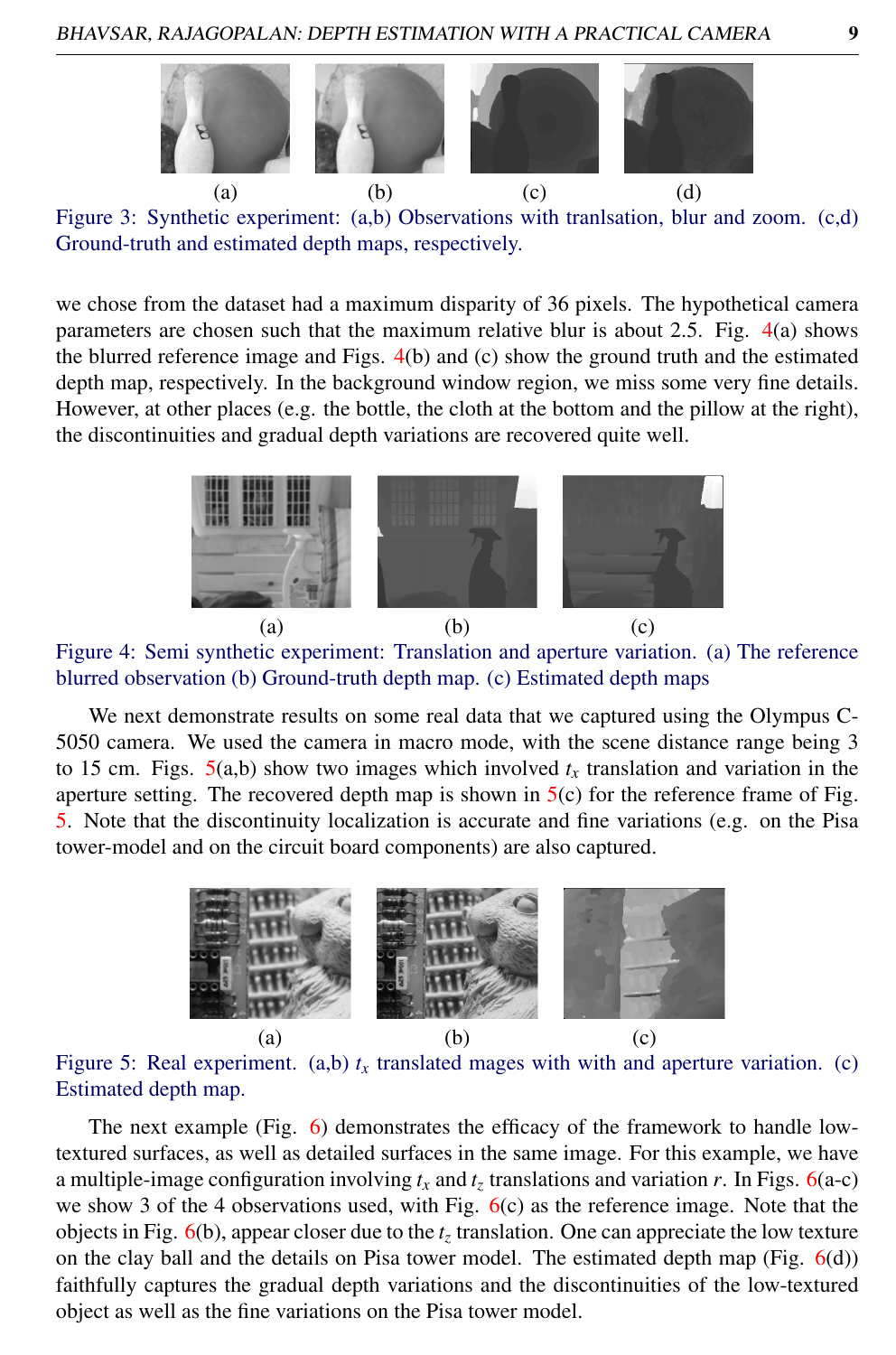

Figure 6: Real experiment. (a-c) Images with  $t_x$  and  $t_z$  translation with change in aperture. (d) Estimated depth map.

# <span id="page-9-0"></span>6 Conclusion

We proposed a depth estimation framework that relates the camera parameters, camera motion and depth cues. We outlined practical cases where such a framework will become important. We formulated the estimation in a BP framework that handles both motion and defocus blur. Moreover, we incorporated the notion of visibility and used the segmentation cue in the estimation. Our results show the effectiveness of the framework to handle discontinuities, low-textured regions and fine depth variations. The work can be further extended so as to include aspects such as camera rotations, auto-calibration, image restoration etc.

# References

- [1] Z. Myles and N. V. Lobo. Recovering affine motion and defocus blur simultaneously. *IEEE Trans. Pattern Anal. Mach. Intell.*, 20(6):652–658, 1998.
- [2] N. Ahuja and A. L. Abbot. Active stereo: Integrating disparity, vergence, focus, aperture and calibration for surface estimation. *IEEE Trans. Pattern Anal. Mach. Intell.*, 15(10):1007–1029, 1993.
- [3] F. Deschenes, D. Ziou, and P. Fuchs. A unified approach for a simultaneous and cooperative estimation of defocus blur and spatial shifts. *Image and Vision Computing*, 22(1):35–57, 2004.
- [4] Q. Duo and P. Favaro. Off-axis aperture camera: 3d shape reconstruction and image restoration. In *IEEE Conference on Computer Vision and Pattern Recognition (CVPR 2008)*, pages 1–7, 2008.
- [5] J. Kim and T. Sikora. Confocal disparity estimation and recovery of pinhole image for real aperture stereo camera systems. In *IEEE International Conference Image Processing (ICIP 2007)*, volume 5.
- [6] A. N. Rajagopalan and S. Chaudhuri. *Depth from defocus: A real aperture imaging approach*. Springer-Verlag New York, Inc., New York, 1999.
- [7] A. N. Rajagopalan, S. Chaudhuri, and U. Mudenagudi. Depth estimation and image restoration using defocused stereo pairs. *IEEE Trans. Pattern Anal. Mach. Intell.*, 26(11):1521–1525, 2004.
- [8] A. Wrotniak. Depth of field tables for the Olympus C-5050/4040/3040Z. Retrieved July 4, 2009 from *http://www.digitaldiver.net/lib\_docs/oly\_dof.html*, Last updated June 15, 2003.